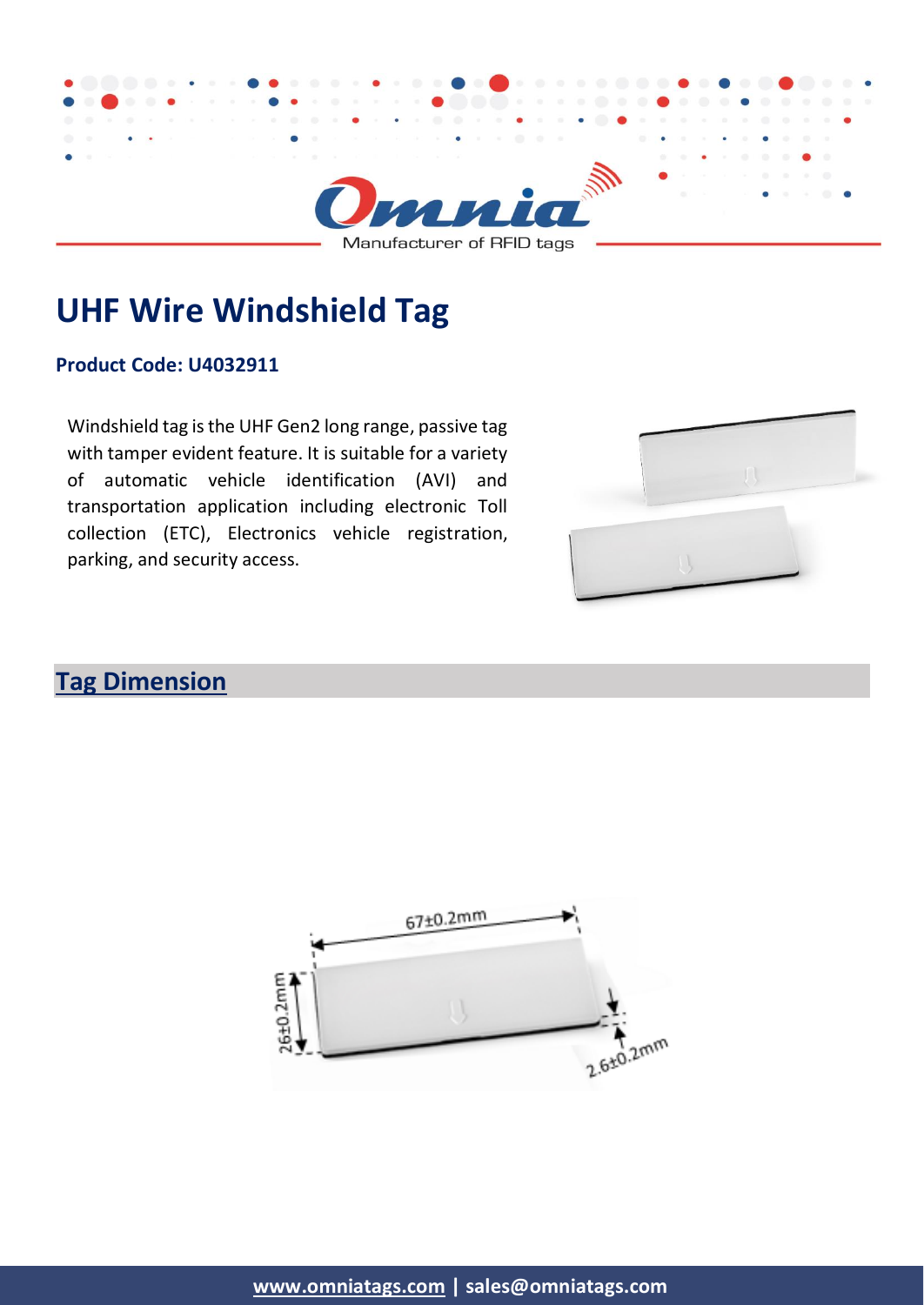# **Electrical Specifications**

| Air Interface Protocol                                     | ISO/IEC 18000-6C, EPC Global C1G2                              |  |
|------------------------------------------------------------|----------------------------------------------------------------|--|
| <b>Operational Frequency</b>                               | 865 - 868 MHz or 902 - 928 MHz                                 |  |
| Chip                                                       | Alien Higgs-3                                                  |  |
| <b>Memory Configuration</b>                                | EPC-96 bits, extendible to 480bits                             |  |
|                                                            | TID - 96 bits unalterable unique                               |  |
|                                                            | User memory - 512 bits                                         |  |
|                                                            | Access password - 32 bits                                      |  |
|                                                            | Kill password $-32$ bits                                       |  |
| Read Range*                                                | On Windshield - Up to 12 m on fixed reader with linear antenna |  |
| Operating temperature                                      | -25 $^{\circ}$ C to +80 $^{\circ}$ C                           |  |
| Storage temperature                                        | $-25^{\circ}$ C to $+80^{\circ}$ C                             |  |
| Ingress protection rating                                  | <b>IP67</b>                                                    |  |
| Attachment                                                 | Self Adhesive                                                  |  |
| Applicable surface                                         | Interior windshield glass                                      |  |
| <b>Physical and Mechanical Specification</b>               |                                                                |  |
| <b>Dimensions</b>                                          | $67$ x 26 x 2.6 $\pm$ 0.2 mm                                   |  |
| Colour**                                                   | White                                                          |  |
| Weight                                                     | 5g                                                             |  |
| Encasement                                                 | <b>ABS</b>                                                     |  |
| <b>Quality Assurance</b>                                   | 100% reader tested                                             |  |
| <b>Chemical Resistance</b>                                 |                                                                |  |
| Resistant to continuous exposure to salt water for 2 hours |                                                                |  |
| Resistant to continuous exposure to motor oil for 2 hours  |                                                                |  |
| Additionally, abrasion resistant against HCL and IPA       |                                                                |  |